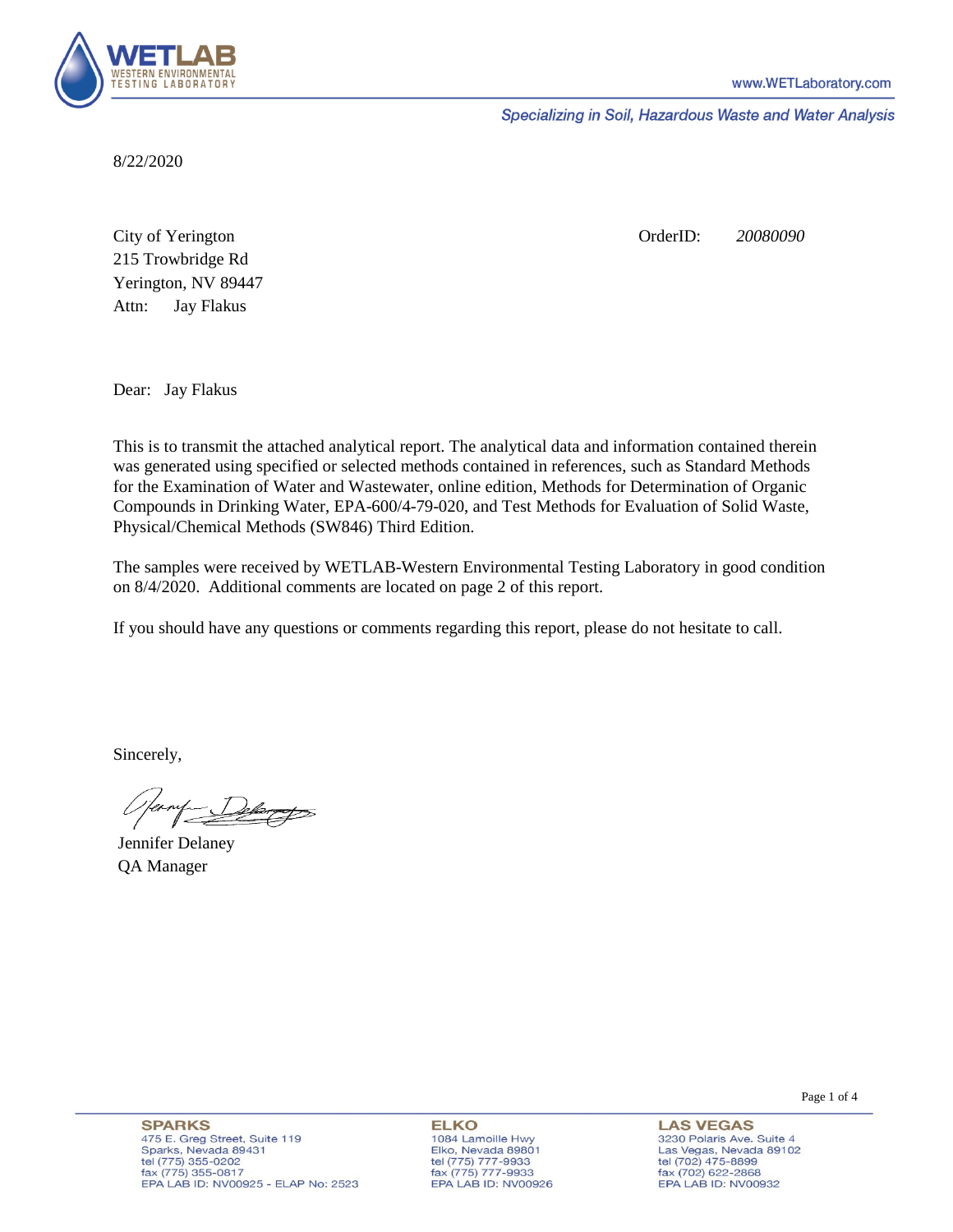## *City of Yerington - 20080090*

### **Specific Report Comments**

None

| <b>Report Legend</b> |                          |                                                                                                                                                                                                                           |
|----------------------|--------------------------|---------------------------------------------------------------------------------------------------------------------------------------------------------------------------------------------------------------------------|
| B                    |                          | Blank contamination; Analyte detected above the method reporting limit in an associated blank                                                                                                                             |
| D                    |                          | Due to the sample matrix dilution was required in order to properly detect and report the analyte. The reporting limit has<br>been adjusted accordingly.                                                                  |
| <b>HT</b>            | $\overline{\phantom{a}}$ | Sample analyzed beyond the accepted holding time                                                                                                                                                                          |
| J                    | $\overline{\phantom{a}}$ | The reported value is between the laboratory method detection limit and the laboratory practical quantitation limit. The<br>reported result should be considered an estimate.                                             |
| K                    |                          | The TPH Diesel Concentration reported here likely includes some heavier TPH Oil hydrocarbons reported in the TPH<br>Diesel range as per EPA 8015.                                                                         |
| L                    |                          | The TPH Oil Concentration reported here likely includes some lighter TPH Diesel hydrocarbons reported in the TPH Oil<br>range as per EPA 8015.                                                                            |
| M                    | $\mathbf{u}$             | The matrix spike/matrix spike duplicate (MS/MSD) values for the analysis of this parameter were outside acceptance<br>criteria due to probable matrix interference. The reported result should be considered an estimate. |
| N                    | $\overline{\phantom{a}}$ | There was insufficient sample available to perform a spike and/or duplicate on this analytical batch.                                                                                                                     |
| NC.                  |                          | Not calculated due to matrix interference                                                                                                                                                                                 |
| QD                   |                          | The sample duplicate or matrix spike duplicate analysis demonstrated sample imprecision. The reported result should be<br>considered an estimate.                                                                         |
| QL                   |                          | The result for the laboratory control sample (LCS) was outside WETLAB acceptance criteria and reanalysis was not<br>possible. The reported data should be considered an estimate.                                         |
| S                    |                          | Surrogate recovery was outside of laboratory acceptance limits due to matrix interference. The associated blank and LCS<br>surrogate recovery was within acceptance limits                                                |
| SC.                  |                          | Spike recovery not calculated. Sample concentration $>4X$ the spike amount; therefore, the spike could not be adequately<br>recovered                                                                                     |
| U                    | $\overline{\phantom{a}}$ | The analyte was analyzed for, but was not detected above the level of the reported sample reporting/quantitation limit. The<br>reported result should be considered an estimate.                                          |
| Conoral Lah Commonte |                          |                                                                                                                                                                                                                           |

#### **General Lab Comments**

Per method recommendation (section 4.4), Samples analyzed by methods EPA 300.0 and EPA 300.1 have been filtered prior to analysis.

The following is an interpretation of the results from EPA method 9223B:

A result of zero (0) indicates absence for both coliform and Escherichia coli meaning the water meets the microbiological requirements of the U.S. EPA Safe Drinking Water Act (SDWA). A result of one (1) for either test indicates presence and the water does not meet the SDWA requirements. Waters with positive tests should be disinfected by a certified water treatment operator and retested.

Per federal regulation the holding time for the following parameters in aqueous/water samples is 15 minutes: Residual Chlorine, pH, Dissolved Oxygen, Sulfite.

**LAS VEGAS** 3230 Polaris Ave. Suite 4 Las Vegas, Nevada 89102 tel (702) 475-8899 fax (702) 622-2868 EPA LAB ID: NV00932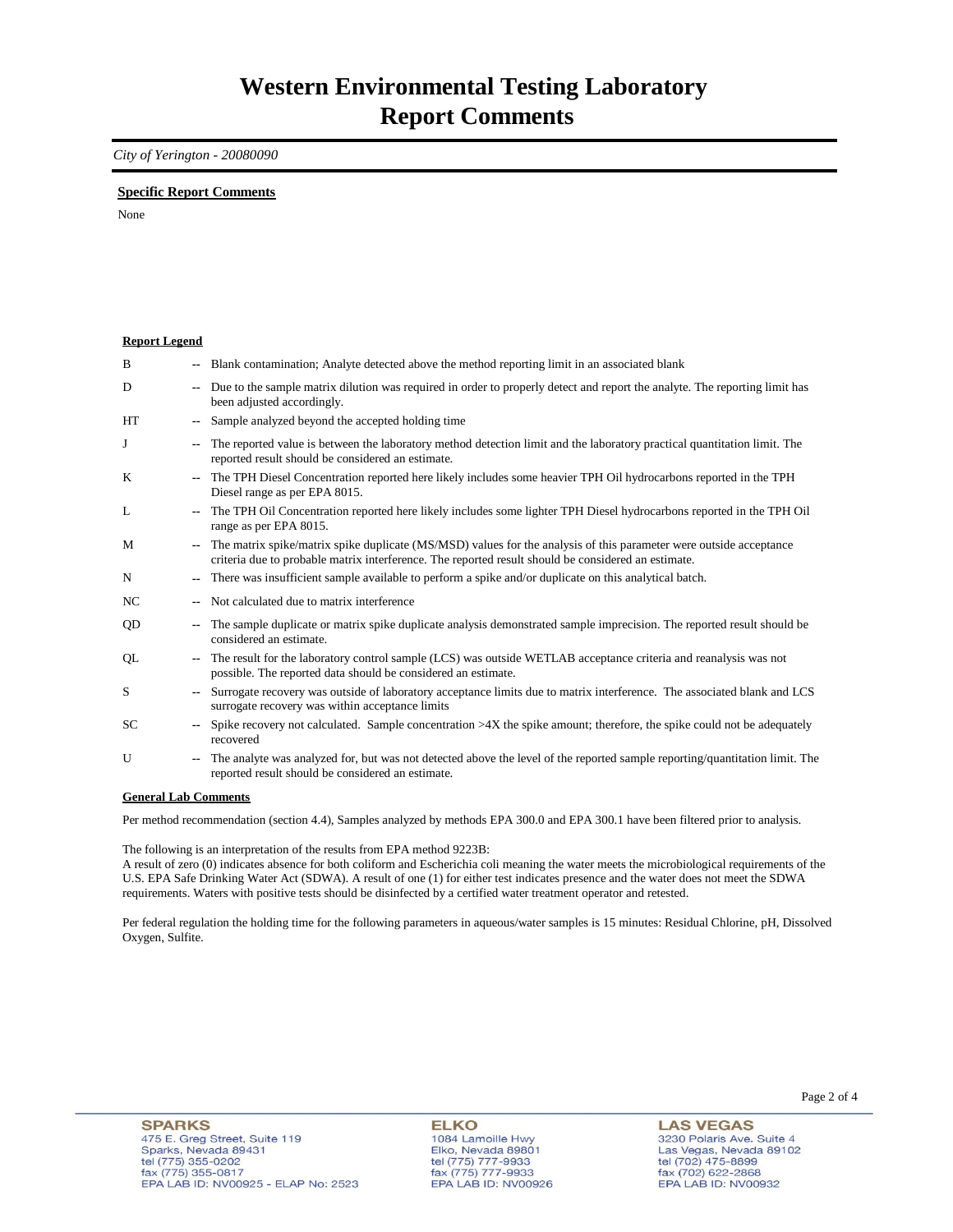## **Western Environmental Testing Laboratory Analytical Report**

**City of Yerington**

**215 Trowbridge Rd**

**Yerington, NV 89447**

**Attn:** Jay Flakus

**Phone:** (775) 302-1155 **Fax:** NoFax

**PO\Project:** *City of Yerington NV/LY-0255-C/NV0000255*

| <b>Customer Sample ID:</b><br><b>WETLAB Sample ID:</b> | TP07 - Arsenic Treatment Plant<br>20080090-001 |                |              |    |        | <b>Collect Date/Time:</b> 8/4/2020 07:34<br><b>Receive Date:</b> 8/4/2020 11:39 |         |
|--------------------------------------------------------|------------------------------------------------|----------------|--------------|----|--------|---------------------------------------------------------------------------------|---------|
| Analyte                                                | Method                                         | <b>Results</b> | <b>Units</b> | DF | RL     | Analyzed                                                                        | LabID   |
| <b>Trace Metals by ICP-MS</b>                          |                                                |                |              |    |        |                                                                                 |         |
| Arsenic                                                | EPA 200.8                                      | <b>ND</b>      | mg/L         |    | 0.0020 | 8/20/2020                                                                       | NV00925 |
| <b>Sample Preparation</b>                              |                                                |                |              |    |        |                                                                                 |         |
| Drinking Water Prep                                    | N/A                                            | DW200819-      |              |    |        | 8/19/2020                                                                       | NV00925 |

*DF=Dilution Factor, RL = Reporting Limit (minimum 3X the MDL), ND = Not Detected <RL or <MDL (if listed)* Page 3 of 4

**SPARKS** 475 E. Greg Street, Suite 119<br>Sparks, Nevada 89431 tel (775) 355-0202 fax (775) 355-0817<br>EPA LAB ID: NV00925 - ELAP No: 2523

**ELKO** 1084 Lamoille Hwy Elko, Nevada 89801 tel (775) 777-9933<br>fax (775) 777-9933<br>EPA LAB ID: NV00926

**LAS VEGAS** 3230 Polaris Ave. Suite 4 3230 Poiaris Ave. Suite 4<br>Las Vegas, Nevada 89102<br>tel (702) 475-8899<br>fax (702) 622-2868<br>EPA LAB ID: NV00932

**Date Printed:** 8/22/2020 **OrderID:** *20080090*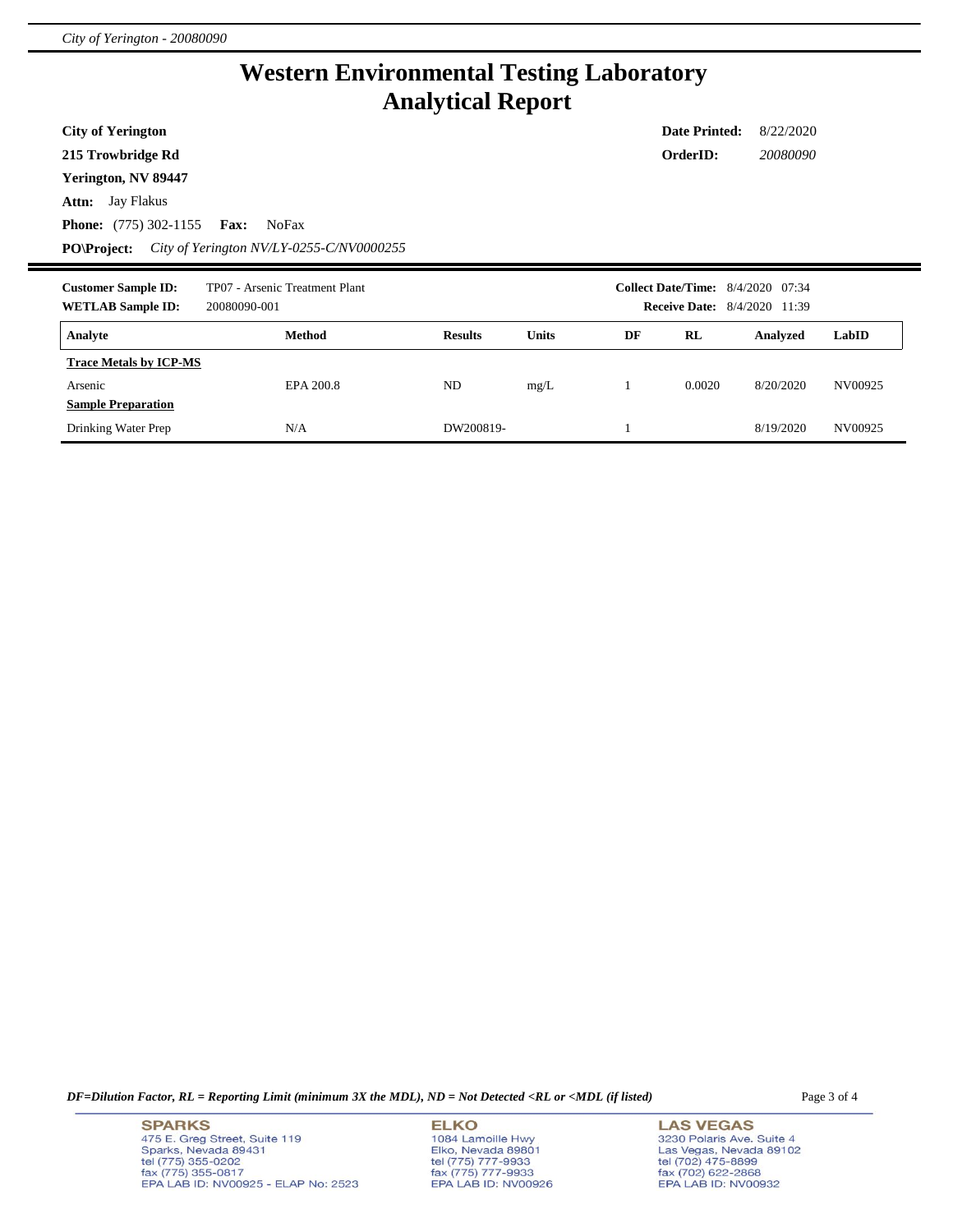# **Western Environmental Testing Laboratory QC Report**

| <b>OCBatchID</b>        | <b>QCType</b>    | <b>Parameter</b> |           | <b>Method</b>                 | <b>Result</b>                  | <b>Actual</b>              | $%$ Rec                     |                       | Units        |            |                        |            |
|-------------------------|------------------|------------------|-----------|-------------------------------|--------------------------------|----------------------------|-----------------------------|-----------------------|--------------|------------|------------------------|------------|
| QC20080883              | Blank 1          | Arsenic          |           | EPA 200.8                     | ND                             |                            |                             |                       | mg/L         |            |                        |            |
| <b>OCBatchID</b>        | <b>QCType</b>    | <b>Parameter</b> |           | Method                        | <b>Result</b>                  | Actual                     | $%$ Rec                     |                       | Units        |            |                        |            |
| QC20080883              | LCS <sub>1</sub> | Arsenic          |           | EPA 200.8                     | 0.0504                         | 0.050                      | 101                         |                       | mg/L         |            |                        |            |
| <b>QCBatchID QCType</b> |                  | <b>Parameter</b> | Method    | <b>Spike</b><br><b>Sample</b> | <b>Sample</b><br><b>Result</b> | <b>MS</b><br><b>Result</b> | <b>MSD</b><br><b>Result</b> | <b>Spike</b><br>Value | <b>Units</b> | MS<br>%Rec | <b>MSD</b><br>$%Rec$ % | <b>RPD</b> |
| QC20080883 MS 1         |                  | Arsenic          | EPA 200.8 | 20080026-001                  | ND                             | 0.0507                     | 0.0486                      | 0.05                  | mg/L         | 101        | 97                     | 4          |

*DF=Dilution Factor, RL = Reporting Limit (minimum 3X the MDL), ND = Not Detected <RL or <MDL (if listed)* Page 4 of 4

**SPARKS** 475 E. Greg Street, Suite 119<br>Sparks, Nevada 89431 bel (775) 355-0202<br>fax (775) 355-0202<br>EPA LAB ID: NV00925 - ELAP No: 2523

**ELKO** 1084 Lamoille Hwy<br>Elko, Nevada 89801 tel (775) 777-9933<br>fax (775) 777-9933<br>EPA LAB ID: NV00926

**LAS VEGAS** 3230 Polaris Ave. Suite 4 3230 Poiaris Ave. Suite 4<br>Las Vegas, Nevada 89102<br>tel (702) 475-8899<br>fax (702) 622-2868<br>EPA LAB ID: NV00932